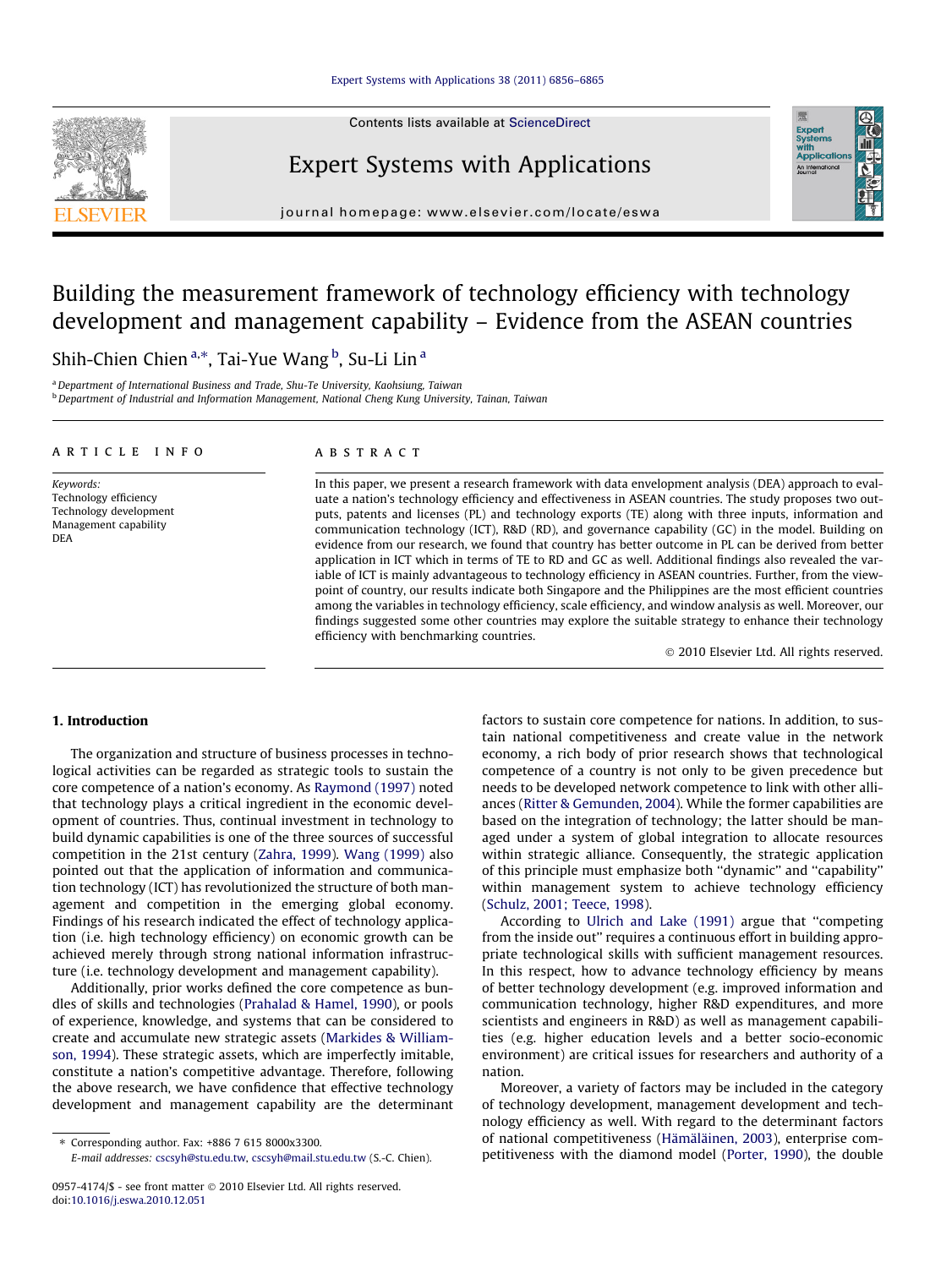diamond model ([Moon, Rugman, & Verbeke, 1995](#page--1-0)), the national innovation system [\(Dosi, Freeman, nelson, Silverberg, & Soete,](#page--1-0) [1988; Freeman, 1982; Lundvall, 1992; Nelson, 1993\)](#page--1-0), technology competitiveness ([Roessner, Porter, Newman, & Cauffiel, 1996\)](#page--1-0), macro-economic competitiveness [\(Ulengin, Ulengin, & Onsel,](#page--1-0) [2002](#page--1-0)), and the competitive advantage factors of an enterprise [\(Li](#page--1-0) [& Deng, 1999\)](#page--1-0), there are several notable research institutions and researchers have proposed evaluation models and frameworks to measure competitiveness for specific issues, such as world competitiveness yearbook – the International Institute for Management Development (IMD); the global competitiveness report – World Economic Forum (WEF).

According to the prior research models and frameworks, various factors are explored that related to the interrelationships among technology development, management capability, and technology efficiency in developed countries, respectively. However, few studies focus on these issues with regard to less-developed countries ([Dahlman & Frischtak, 1993; Katz & Bercovice, 1993](#page--1-0)). Recently, National Cheng Kung University (NCKU) joined with the research in ASEAN countries and proposed a national competitiveness model in both developing and less-developed countries. Yet, it was still lack of official published reports both in developed and developing countries and limited their analysis in this region ([Wang, Chien, &](#page--1-0) [Kao, 2007](#page--1-0)).

Based on the past literature, technology development and management capability are the two factors that nations need to put more efforts in order to specialize in their technology efficiency and stimulate economic growth. [Linn, Zhang, and Li \(2000\)](#page--1-0) emphasized that technology should not only fulfill the management needs of a specific set of technologies within a domain and interdomain relationship, but develop a better management capability. In other words, how to implement strategies with available social resources (education, health, and welfare), current technologies, future markets, and socio-economic environment to improve technology efficiency is crucial for most nations. In addition, the synergy of technology development and management capability may sustain a nation's economic growth, and consequently, it is not surprising that few developed countries have previously engaged in technology investment under effective management capability to achieve their economic growth.

Unfortunately, there fails clear evaluation for technology efficiency in relation to national resources (e.g. education, technology investment, R&D, finance, health, and welfare). One definition could be made of resources in the attainment of technological goals, taking technological and managerial factors into account. Still, another problem in evaluating the technology efficiency of nations is lack of a good estimate of the production function (i.e. the functional relation between inputs and outputs) ([Rousseau &](#page--1-0) [Rousseau, 1997](#page--1-0)). To solve this problem, the ''relative technology efficiency'' of units was introduced ([Farrell, 1957\)](#page--1-0). However, [Link](#page--1-0) [\(1996\)](#page--1-0) argued the production function approach has a number of significant limitations which render its usefulness to an evaluation of government-sponsored research projects questionable [\(Farrell,](#page--1-0) [1957\)](#page--1-0). Consequently, the measurement of technology efficiency will be undertaken in this study by using the technique of data envelopment analysis (DEA) approach.

DEA is an operations research-based method to measure the performance efficiency of decision units that are characterized by multiple inputs and outputs. In addition, DEA converts multiple inputs and outputs of a decision unit into a single measure of performance, generally referred to as relative efficiency. The research of Charnes, Cooper, and Rhodes (1978) was the first to propose the DEA method as an evaluation tool for decision units. Since then, DEA has been applied successfully as a performance evaluation tool in many research fields, e.g. in studies of scientific wealth of European nations ([Rousseau & Rousseau, 1997\)](#page--1-0), hospital administration, the organization of the US Navy Recruitment Command ([Norman & Stoker, 1991\)](#page--1-0), school districts, secondary education ([Sherman, 1984\)](#page--1-0), and universities [\(Degraeve, Lambrechts, & Van](#page--1-0) [Puyenbroeck, 1996\)](#page--1-0), respectively.

In DEA the performance of each unit under study is compared with that of every other one. Units which perform best use their inputs more optimally than the others and the most optimal units form a frontier, called the ''efficiency frontier''. Less performing units need more input to produce the same amount of output and are therefore situated at some distance of the frontier. Units situated on the efficiency frontier will have a relative performance rate of 1 (they are a 100% efficient), and the frontier is said to envelop all decision-making units (DMUs). In this study, we specifically designed the DMU be the ASEAN countries.

The organization of the study is organized as follows: in the section two, we present the research framework and data structure. Next, we describe the data sources and DEA. In the following sections, we provide the empirical studies of ASEAN countries, and the conclusions as well as suggestions are discussed in the final section.

### 2. The research framework and data structure

This section explains the construct of research framework and data structure. The categories of input and output include technology development, management capability and technology efficiency as well. From the logic of this research design, the research framework and data structure are will be explained as follows.

#### 2.1. Research framework

From the theoretical viewpoint, DEA requires several input/output variables to measure the efficiency of the closed system. The framework is derived from Wang's model [\(Wang, 1999](#page--1-0)) and combines a management capability category so as to examine the influences of education investment and socio-economic support. The research framework includes three parts: technology development and management capability, technology efficiency outcome, and



Fig. 1. The research framework of technology efficiency measurement.